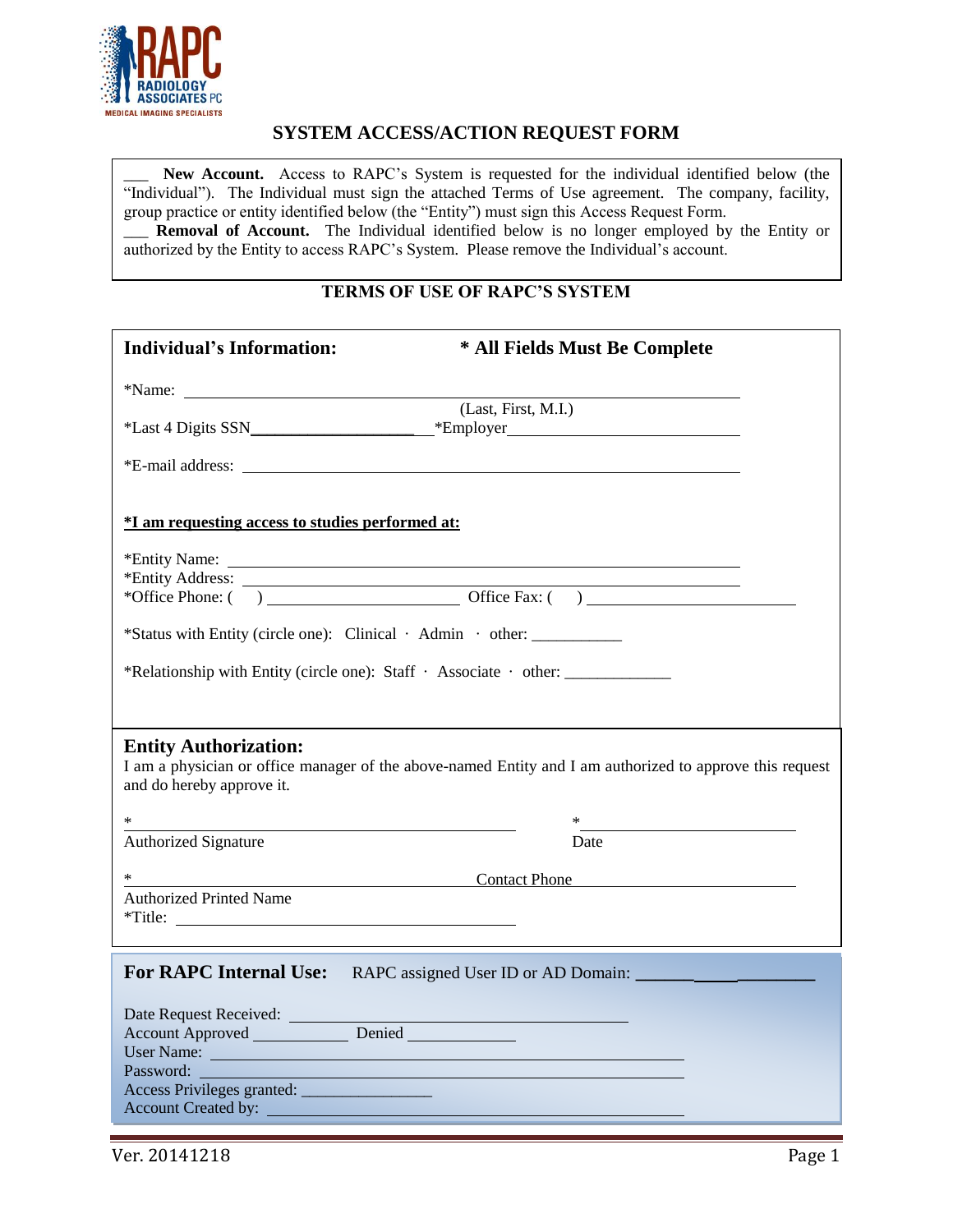

**NOTICE: This is a binding contract. Failure to comply with the terms of this contract could result in your termination of employment and personal liability.**

## **INTRODUCTION:**

This agreement explains how you, as agent or employee of the entity identified on the first page above ("Entity") may use RAPC's System, the software underlying RAPC's System, and patient data and information stored on or accessed through RAPC's System.

Radiology Associates, P.C. ("RAPC") owns and operates a picture archive and communication system ("RAPC's System"). RAPC's System includes hardware and software owned or licensed by RAPC (referred to as the "Hardware" and "Software" respectively). The Hardware and Software are subject to license agreements with third parties, copyright law, patent law, and trade secret law.

RAPC and Entity have signed a PACS Storage and Access Agreement (the "PACS Agreement") setting forth the terms and conditions under which RAPC has agreed to allow Entity and its authorized users to use RAPC's System to store and access information. One requirement of the PACS Agreement is that each individual user must sign an agreement setting forth the terms of use of RAPC's System before becoming authorized to use RAPC's System. This agreement fulfills that requirement. Accordingly, you will only be authorized to use RAPC's System if you sign this agreement.

Note that the terms of this agreement (the "Terms") supplement the PACS Agreement and are to be interpreted consistently with the PACS Agreement. To the extent that the Terms, or any of them, are inconsistent with the PACS Agreement, the PACS Agreement shall control.

# **AGREEMENT:**

By signing below, I understand and agree to all of the following:

### **General Requirements:**

I agree to handle all information obtained through RAPC's System with utmost confidentiality. I understand that RAPC is granting me access to RAPC's System solely for use in the course and scope of my services for Entity, and I agree to use RAPC's System only in the course and scope of my services for Entity. I understand that RAPC will assign me a unique sign-on code and password (collectively "User IDs"), as well as Access Privileges, for the sole purpose of allowing me to use RAPC's System. I understand that RAPC or Entity may revoke my right to use RAPC's System at any time for any reason or no reason. I understand that any negligent or intentional violation of this agreement or breach of patient confidentiality by me with respect to information stored on or accessed through RAPC's System will be cause for liability to RAPC and/or Entity, possible disciplinary action against me by Entity (up to and including termination of employment), and immediate termination of all my privileges to use RAPC's System. I agree to comply with the PACS Agreement and not to engage in any conduct that would cause Entity to be in violation of the PACS Agreement. I understand that information stored on or accessed through RAPC's System is subject to state and federal confidentiality and privacy laws, including but not limited to the privacy and security provisions of the Health Insurance Portability and Accountability Act of 1996 and regulations adopted thereunder (collectively "HIPAA").